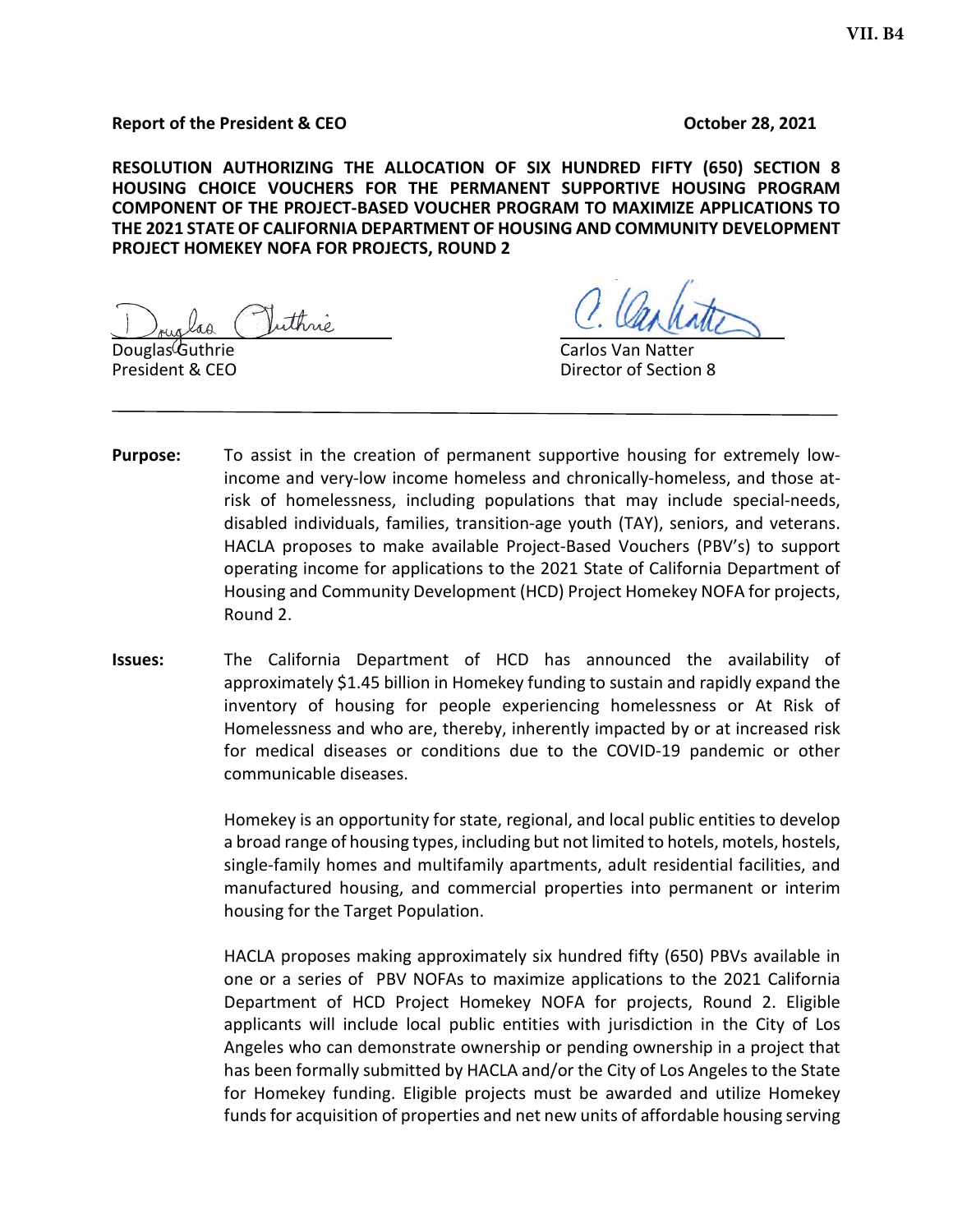homeless and at risk of homeless households at or below 30% AMI for 55-years. The projects must be able to meet substantial occupancy (90%) of permanent supportive housing units within 6 months of the acquisition of the property or 12 months if the project includes construction or rehabilitation.

HACLA may provide project-based assistance for up to 20 percent of its Consolidated Annual Contributions Contract (ACC) authorized units, and may project base an additional 10% of their authorized units for projects serving the homeless. Currently HACLA has project-based 24.8% of its allocated units.

## **Current Request**

In order to further assist the local collaborative effort to increase the number of Permanent Supportive Housing projects in the City, HACLA requests to allocate 650 vouchers for the PSH PBV program, and intends to make these PBVs available to eligible applicants in a PBV Notice of Funding Availability (NOFA) to be published in 2021 to maximize applications to the 2021 California Department of HCD Project Homekey NOFA for projects, Round 2.

## **Vision Plan: PLACE Strategy #4: Steward efforts to reduce and alleviate homelessness**

With Board approval, this proposal will result in 650 permanent supportive housing units reserved for housing populations that are designated as homeless, at-risk of homelessness and chronically homeless.

# **PEOPLE Strategy #9: Increase access to mental health services including peerto-peer support**

HACLA requires owners of PBV projects to provide supportive services to all PBV participants as a condition of the award of PBVs to the project, which includes access to mental health services.

### **PEOPLE Strategy #12: Improve access to physical health services**

HACLA requires owners of PBV projects to provide supportive services to all PBV participants as a condition of the award of PBVs to the project, which includes access to physical health services.

**Funding:** The Chief Administrative Officer confirms the following:

*Source of Funds:* Vouchers will be project-based from the existing allocation of 51,163 Section 8 Housing Choice Vouchers and paid for using Section 8 Housing Assistance Payments (HAP) funding.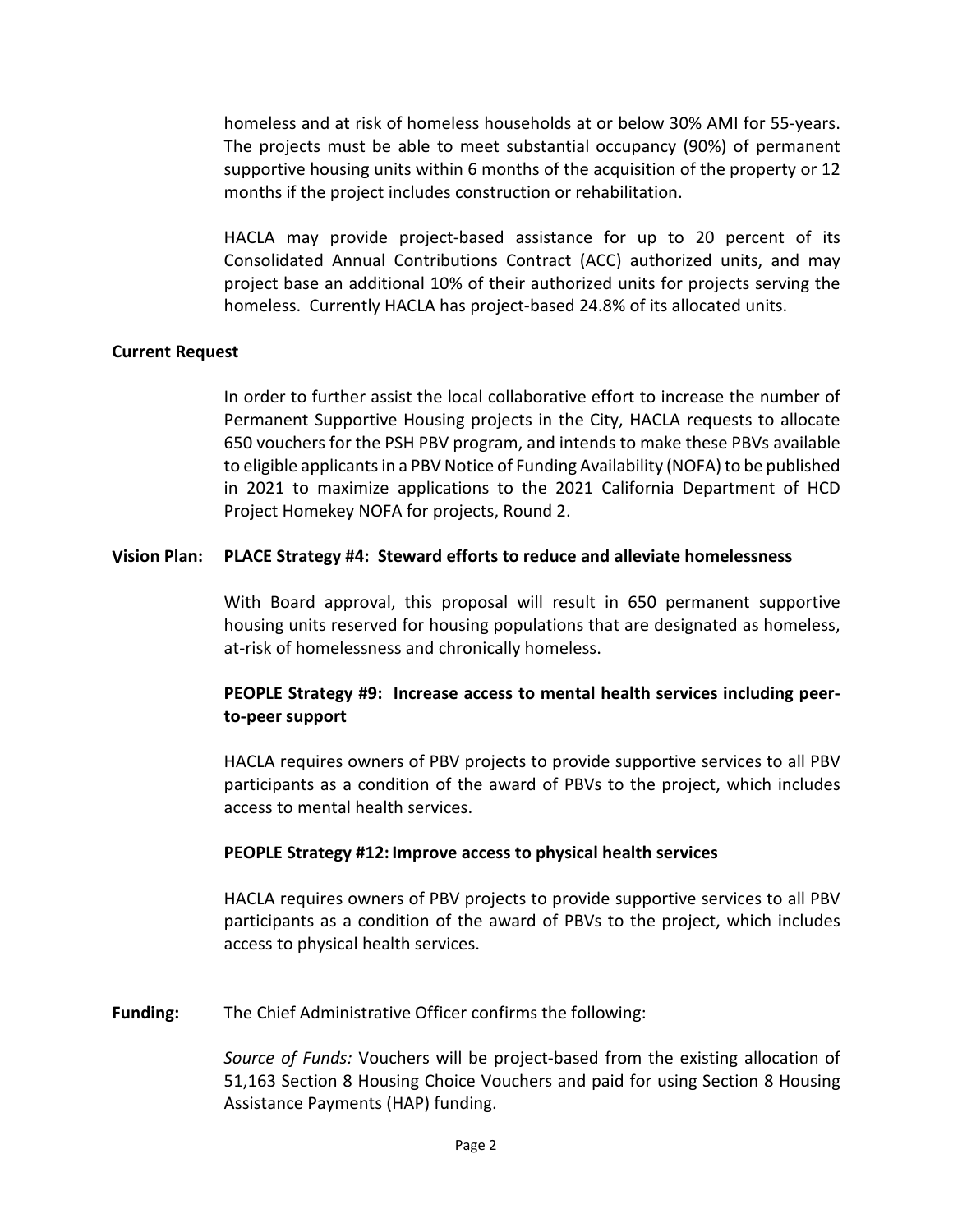*Budget and Program Impact:* The PBVs will provide monthly Section 8 Housing Assistance payments for 650 households for 20 years. Although the PBVs will be awarded to projects in 2021 and 2022, HAP payments will not be made until acquisition and any necessary rehabilitation has been completed and the units are leased. The necessary funds will be available and included in the corresponding HACLA budget year.

# **Environmental**

- **Review:** PBV projects are subject to environmental reviews conducted by the Responsible Entity for the City of Los Angeles, the Los Angeles Housing Department. Each project will be in compliance with NEPA and CEQA prior to the execution of AHAP contract.
- **Section 3:** The current request to allocate housing choice vouchers to permanent supportive housing program does not trigger HUD Section 3 requirements. Furthermore, there is no activity that would make it feasible to provide employment or other economic opportunities to Section 3 Workers. However, HACLA will impose Section 3 under its Section 3 Policy and Compliance Plan on future contracts relating to this request when that work requires construction, rehabilitation or other related activity.

**Attachment**: Resolution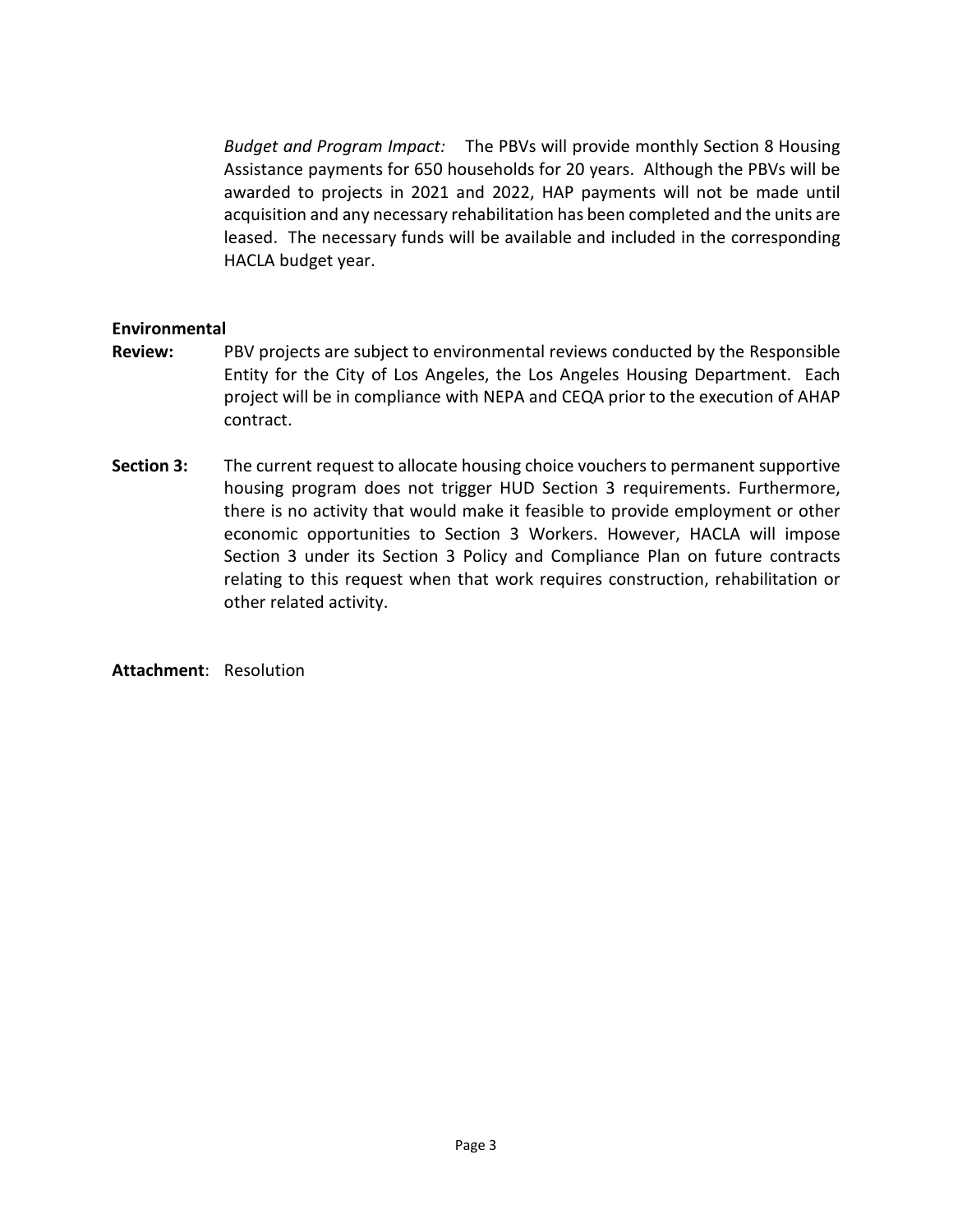**RESOLUTION NO.\_\_\_\_\_\_\_\_\_\_\_\_**

**RESOLUTION AUTHORIZING THE ALLOCATION OF SIX HUNDRED FIFTY (650) SECTION 8 HOUSING CHOICE VOUCHERS FOR THE PERMANENT SUPPORTIVE HOUSING PROGRAM COMPONENT OF THE PROJECT-BASED VOUCHER PROGRAM TO MAXIMIZE APPLICATIONS TO THE 2021 STATE OF CALIFORNIA DEPARTMENT OF HOUSING AND COMMUNITY DEVELOPMENT PROJECT HOMEKEY NOFA FOR PROJECTS, ROUND 2**

**WHEREAS**, HACLA's Permanent Supportive Housing Program (PSHP) component of the Project-Based Voucher (PBV) Program provides operating subsidies to extremely low-income and very low-income homeless, at-risk of homelessness and chronically-homeless, including populations who may also be special-needs disabled individuals, families, transition-age youth, seniors and veterans combined with on-site supportive services;

**WHEREAS**, The State of California Department of Housing and Community Development (HCD) has announced the availability of approximately \$1.45 billion in Homekey funding to sustain and rapidly expand the inventory of housing for people experiencing homelessness or at risk of homelessness and who are, thereby, inherently impacted by or at increased risk for medical diseases or conditions due to the COVID-19 pandemic or other communicable diseases;

**WHEREAS**, HACLA desires to further assist the local collaborative effort to increase the number of permanent supportive housing units in the City;

**WHEREAS**, HACLA proposes making approximately six hundred fifty (650) PBVs available in a PBV NOFA to maximize applications to the 2021 California Department of HCD Project Homekey NOFA for projects, Round 2;

**WHEREAS**, Eligible applicants will include local public entities with jurisdiction in the City of Los Angeles who can demonstrate ownership or pending ownership in a project that has been formally submitted by HACLA and/or the City of Los Angeles to the State for Homekey funding;

**WHEREAS**, Eligible projects must be awarded and utilize Homekey funds for acquisition of properties and net new units of affordable housing serving homeless and at risk of homeless households at or below 30% AMI for 55-years. The projects must be able to provide permanent supportive housing units within 6 to 12 months of the acquisition of the property depending on the project's scope of work;

**WHEREAS,** a Housing Authority may provide project-based assistance for up to 20 percent of the Consolidated Annual Contributions Contract (ACC) authorized units, and may project base an additional 10% of their authorized units for projects serving the homeless, and HACLA has project-based 24.8% of its allocated units. /